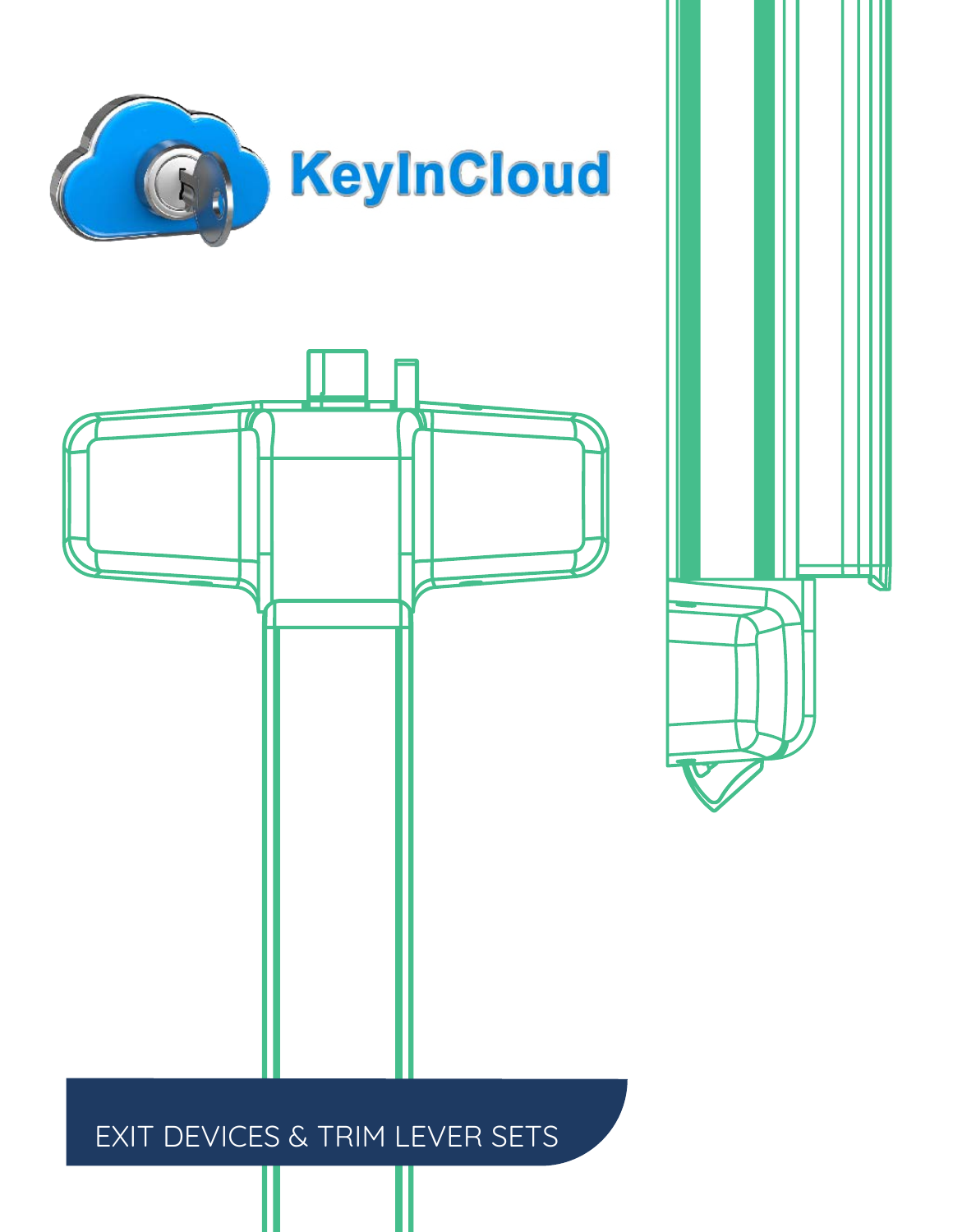## 1000 SERIES





- For use in institutions, schools, universities, and commercial buildings or where heavy-duty reliable operation is required
- Rail assemblies are heavy duty Extruded aluminum construction rail, cast chassis with multiple mounting holes, with stainless steel push pad and caps made of stainless steel
- Full size cast chassis of non-ferrous cast (Panic Grade) and steel construction for (Fire Grade) with "Architectural Design" allows for through-bolt of trim and retrofit of device to popular footprints
- Fits 25" to 36" door (model available to fit up to 48" door). Non-handed for use on right or left opening doors, for vertical rod 36" x 84" or 48" x 96" available
- ANSI A156.3, Grade 1 heavy duty exit device in surface mountrim and vertical rod designs
- Can be used with various trim including rim cylinder with pull handle, Cylindrical keyed lever, escutcheon keyed lever, escutcheon keyed thumb-latch or door pull, passage or dummy
- Includes complete installation kit; latch-bolt strike, shims,fasteners, strike plates, mounting templates and easy instructions
- 1100 Series Vertical Rod devices available for doors  $36" \times 84"$  or  $48" \times 96"$  latch bolt with  $\frac{3}{4}$ " throw with dead-latch feature
- For Doors 1¾" to 2¼" thick with 3¾" minimum stile
- Coming soon: Concealed Vertical Rod for metal & wood

| $\blacksquare$ PRODUCT $\#$ $\blacksquare$                                                                                                                                                      | <b>DESCRIPTION</b>                                                   |  |  |
|-------------------------------------------------------------------------------------------------------------------------------------------------------------------------------------------------|----------------------------------------------------------------------|--|--|
| 1000-32D                                                                                                                                                                                        | Grade 1, Stainless Steel Exit Device for 25" - 36" Wide              |  |  |
| 1100VR-32D                                                                                                                                                                                      | Grade 1, Stainless Steel Vertical Rod Exit Device for 25" - 36" Wide |  |  |
| Note: All may be used on 48" Doors. Additional Tech Data Sheet available for 1100VR Series.<br>We recommend through bolts for light weight hollow metal doors, to reduce flexing of door skins. |                                                                      |  |  |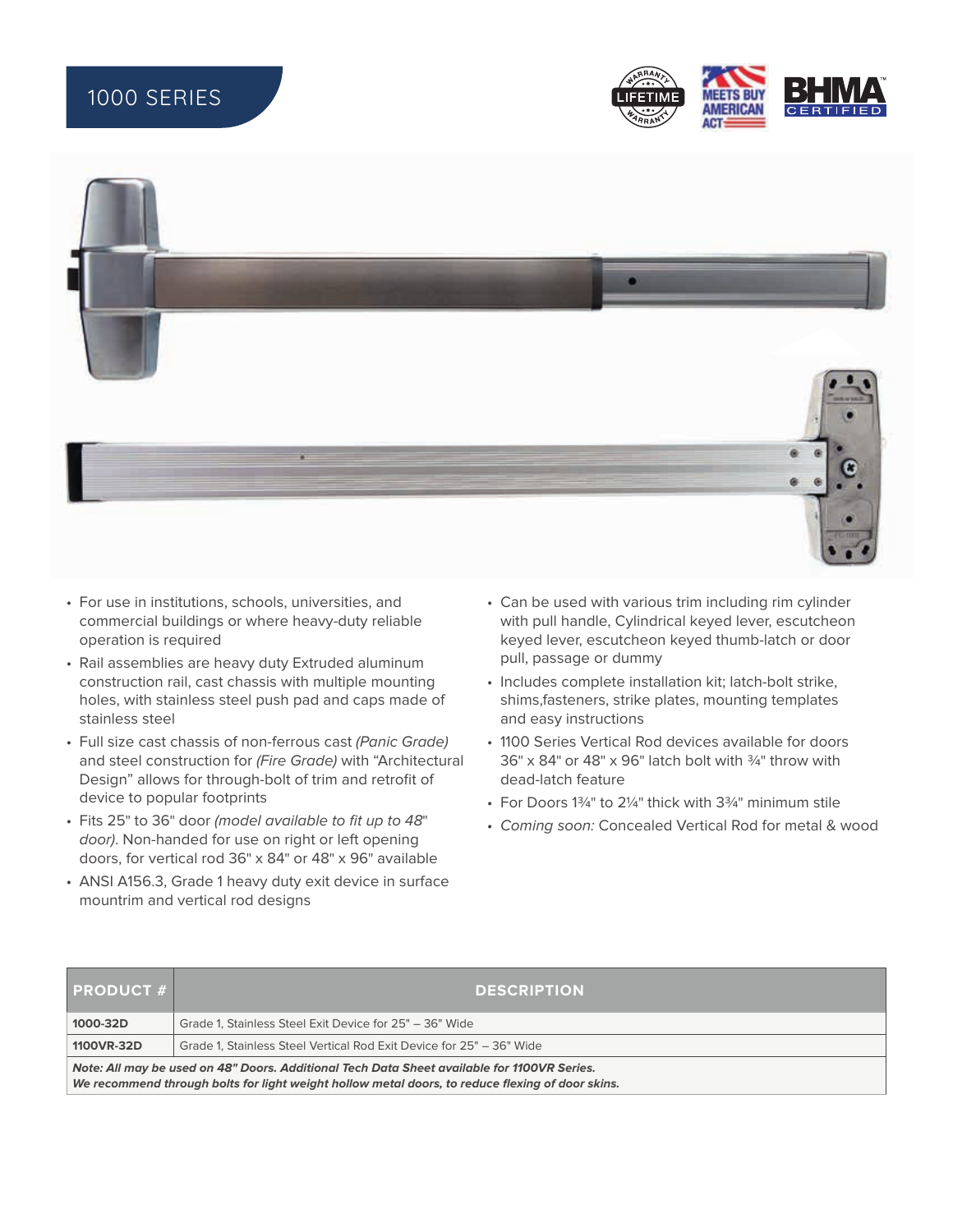# 3000 SERIES







- For use on hollow metal or wood doors popular for utility and delivery doors
- Rail assemblies are heavy gauge steel, cast chassis with multiple mounting holes (through-bolts to and through trim)
- Cast chassis of non-ferrous cast (Panic Grade) and steel construction for (Fire Grade) with "Architectural Design" allows for through-bolt of trim and retrofit of device
- Fits 25" to 36" door (model available to fit up to 48" door). Non-handed for use on right or left opening doors, for vertical rod 36" x 84" or 48" x 96" available
- Can be used with various trim including rim cylinder with pull handle, Cylindrical keyed lever, escutcheon keyed lever, escutcheon keyed thumb-latch or door pull, passage or dummy
- Includes complete installation kit; latch-bolt strike, shims, fasteners, strike plates, mounting templates and easy instructions
- ANSI A156.3, Grade 1 exit device available in surface mount rim and vertical rod designs
- 3100 Series Vertical Rod devices available for doors  $36" \times 84"$  or  $48" \times 96"$  Latch bolt with  $\frac{3}{4}$ " throw with dead-latch feature
- For Doors 1¾" standard
- Alarm Kit available

| $ $ PRODUCT $\#$ $ $                                                                                                                                                                            | <b>DESCRIPTION</b>                                            |  |
|-------------------------------------------------------------------------------------------------------------------------------------------------------------------------------------------------|---------------------------------------------------------------|--|
| 3000AL                                                                                                                                                                                          | Grade 1, Aluminum Finish Adjustable for 25" - 36" Wide        |  |
| <b>3000DUR</b>                                                                                                                                                                                  | Grade 1, Duranodic Finish Adjustable for 25" - 36" Wide Doors |  |
| 3100AL                                                                                                                                                                                          | Vertical Rod, Grade 1, Aluminum Finish Adj for 25" - 36" Wide |  |
| Note: All may be used on 48" Doors. Additional Tech Data Sheet available for 3100AL Series.<br>We recommend through bolts for light weight hollow metal doors, to reduce flexing of door skins. |                                                               |  |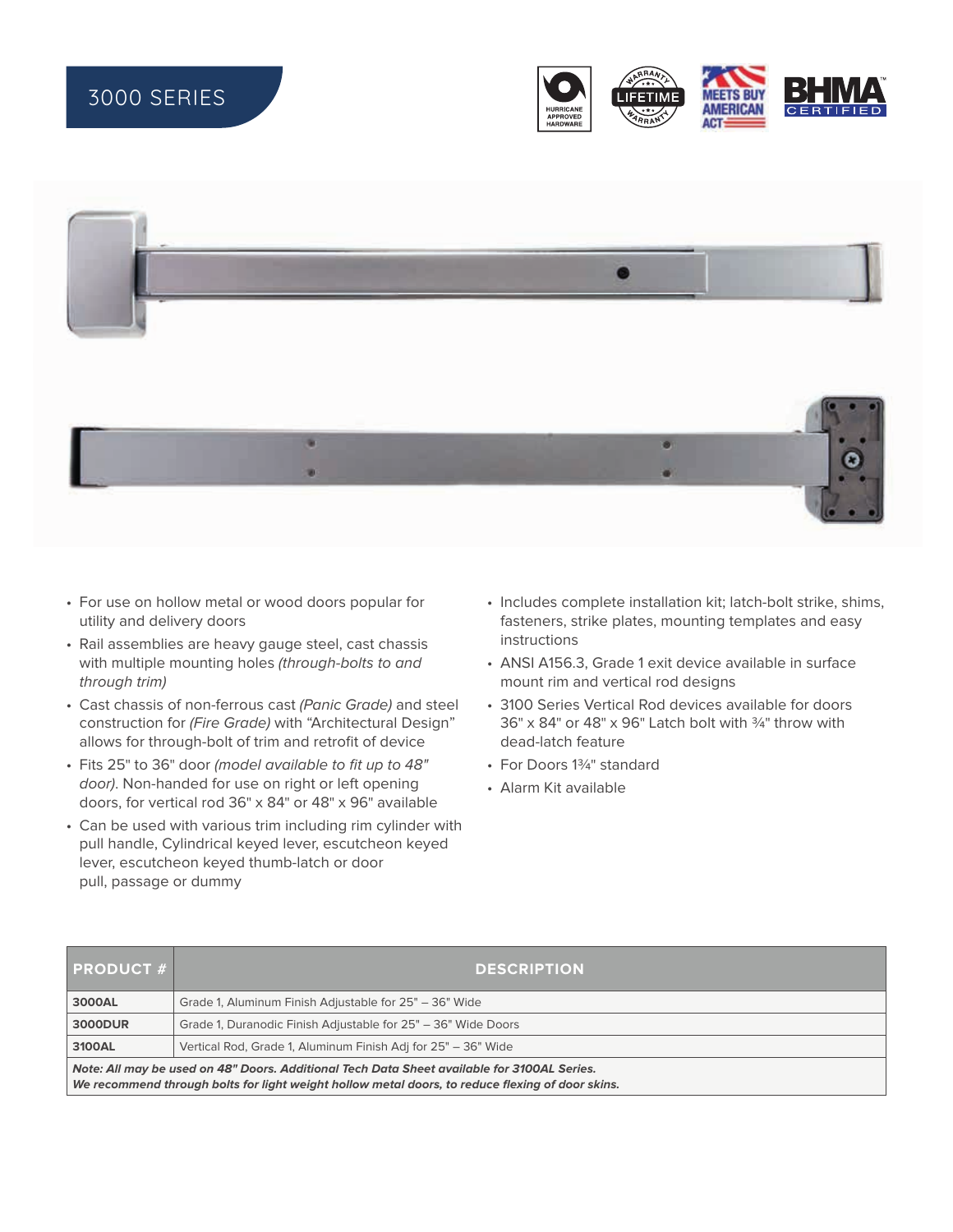## 5000 SERIES





- Universal mount for use in institutions, schools, universities, and commercial buildings or where reliable operation is needed
- Rail assemblies are heavy gauge steel, stamped steel chassis with multiple mounting holes for easy installation
- Full size steel (Panic Grade) and steel construction for (Fire Grade) allows for through-bolt of trim and retrofit of device to popular footprint
- Fits 25" to 36" door (model available to fit up to 48" door). Non-handed for use on right or left opening doors, for vertical rod 36" x 84" or 48" x 96" available
- Can be used with various trim including rim cylinder with pull handle, cylindrical keyed lever, escutcheon keyed lever, escutcheon keyed thumb-latch or door pull, passage or dummy
- Footprint is same as most industry brands. Complete with rim strike latch, shim, fasteners, mounting templates and easy to follow instructions
- Includes complete installation kit; latch-bolt strike, shims, fasteners, strike plates, mounting templates and easy instructions
- ANSI A156.3, Grade 1 exit device available in surface mount rim and vertical rod designs
- 8600 Series Vertical Rod devices available for doors 36" x 84" or 48" x 96" Latch bolt with  $\frac{3}{4}$ " throw with dead-latch feature
- For Doors 1¾" standard. Also available 8500 Fire Rated Rim Device
- Alarm Kit available

| $\mid$ PRODUCT $\# \mid$                                                                                                                                                                        | <b>DESCRIPTION</b>                                                                 |  |
|-------------------------------------------------------------------------------------------------------------------------------------------------------------------------------------------------|------------------------------------------------------------------------------------|--|
| 5500AL-UL                                                                                                                                                                                       | Grade 1, Aluminum Finish Exit Device for 25" - 36" Wide                            |  |
| <b>5500DUR-UL</b>                                                                                                                                                                               | Grade 1, Duranodic Finish Exit Device for 25" - 36" Wide                           |  |
| 5500-32D-UL                                                                                                                                                                                     | Grade 1, Stainless Steel Exit Device for 25" - 36" Wide                            |  |
| 5600VR-32D-UL                                                                                                                                                                                   | Vertical Rod Exit Device, Grade 1, All Steel Construction for 25" - 36" Wide Doors |  |
| Note: All may be used on 48" Doors. Additional Tech Data Sheet available for 5500VR Series.<br>We recommend through bolts for light weight hollow metal doors, to reduce flexing of door skins. |                                                                                    |  |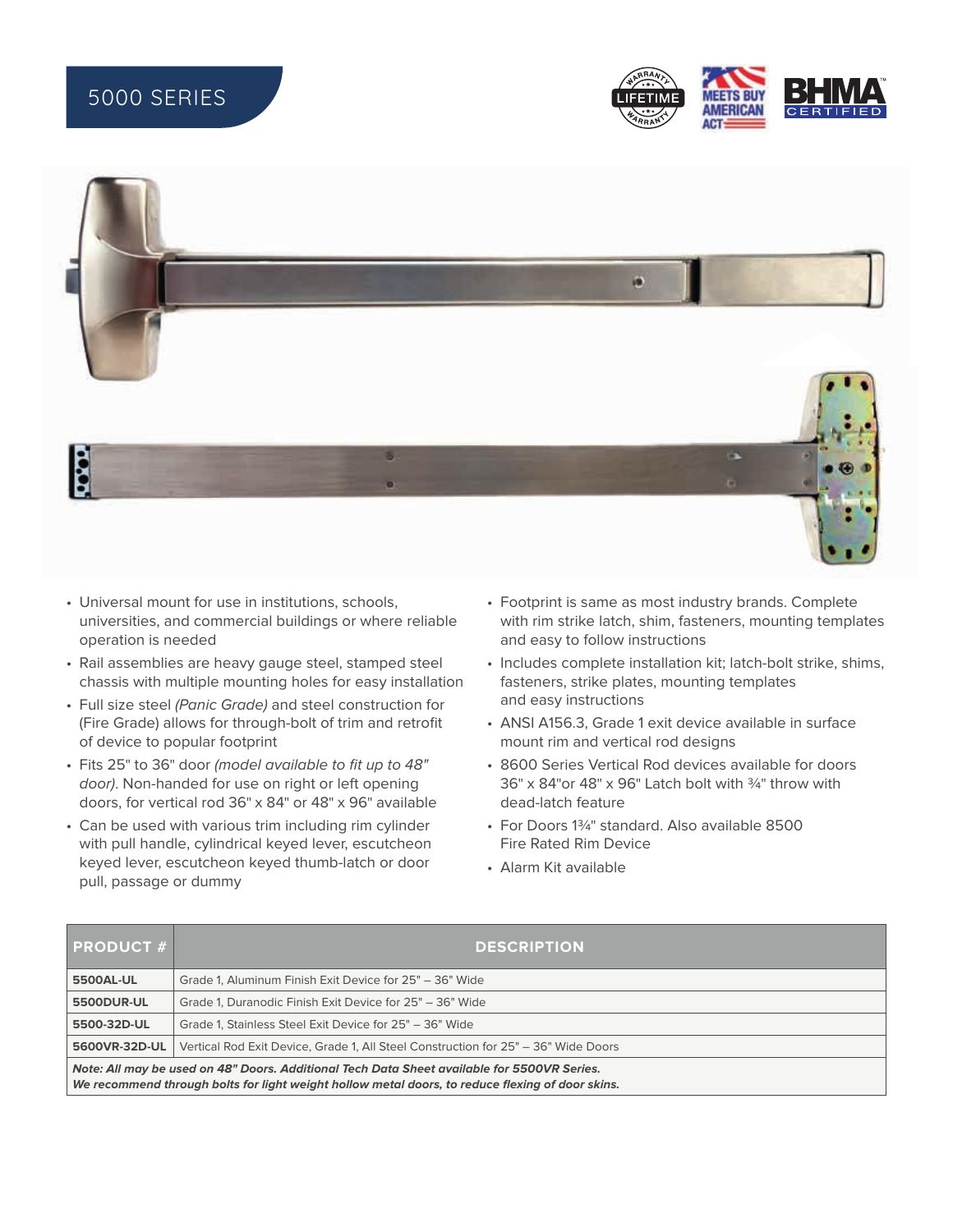# GLS SERIES





- Product Number KIC9800GLSEO36 32D
- ANSI A156.3, Grade 1
- Added attributes include Rail Assembly extruded aluminum
- Dimensions: 341⁄2" actual length may be cut down 8" to fit doors 28" to 36"
- For wood, metal or aluminium glass doors with 13⁄4" thickness for single or double door application
- Non-Ferrous chassis (Panic Grade)
- Brass, Bronze or Stainless Steel Cover
- Furnished with wood and machine screws (thrubolts available upon request)
- Reversible non handed
- Stainless Steel 3/4" thrubolt
- Dogging feature; allen-type ket furnished standard
- Architectural plated finishes

| $\blacksquare$ PRODUCT $\#$ $\blacksquare$                                                 | <b>DESCRIPTION</b>                                                                                                          |  |  |
|--------------------------------------------------------------------------------------------|-----------------------------------------------------------------------------------------------------------------------------|--|--|
| GLS-1000-36-32D                                                                            | 36" Rim Device aluminum extruded rail x stainless steel scalp for narrow stile                                              |  |  |
|                                                                                            | <b>GLSCVR-1000-36-32D</b> 36" Concealed Vertical Rod Device aluminum extruded rail x stainless steel scalp for narrow stile |  |  |
| Note: We recommend through bolts for light weight hollow doors, to reduce flexing of door. |                                                                                                                             |  |  |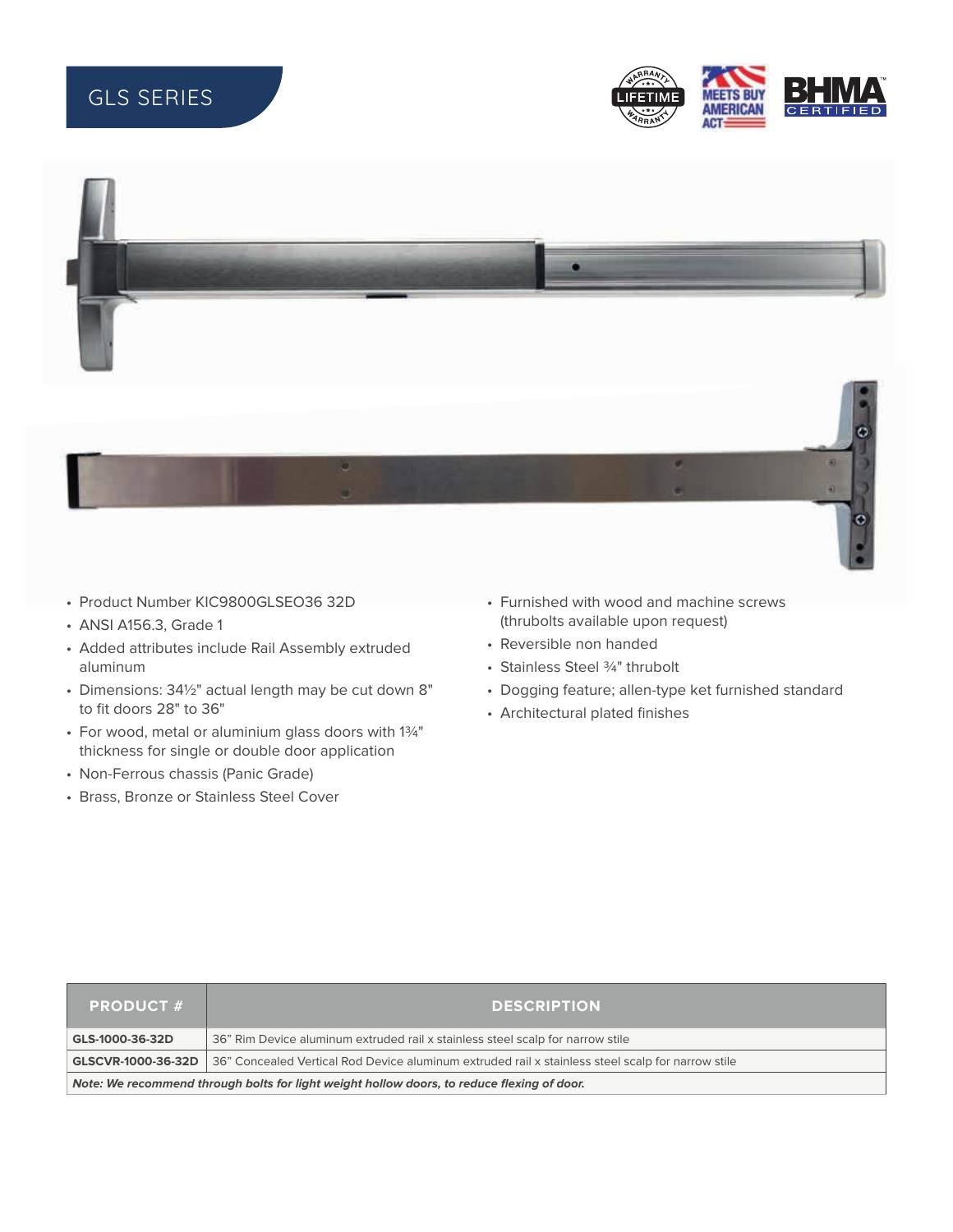### ELECTRONIC TRIM

The KIC exit hardware can be matched with electronic full lever trim; KIC5510PK or KIC5210PK, providing enhanced access control.



### **THE KIC5210PK ELECTRONIC TRIM**

The KIC5210PK is a standard duty ANSI Grade 2 lock. It incorporates electronic and mechanical methods to control access via stainless steel electronic keypad or key.

Programming code levels & capacity:

- **1 Master Code • 80 User Codes**
- **• 1 Sub Master Code • 10 one time User Codes**

### **THE KIC5510PK ELECTRONIC TRIM**

The KIC5510PK is a Standard duty ANSI Grade 2 lock. As standard it incorporates multiple methods to control access via keypad, phone, card or key with the owner able to select the most appropriate for installation and use. The locks programming features can be managed via the keypad or when paired with a compatible smartphone using the **IQ** Connect App. The keypad and linked smartphone can add users of the lock (phones, codes or cards) known as clients.

**Clients:** The lock can store 1 Admin phone, 50 Phone clients, 800 keypad clients or 800 card clients

### **PROGRAMMING FEATURES**

**Via Keypad:** \*Change Master Code \*Enter pairing mode \*Add/delete Client Code \*Add/delete client card \*Delete

client phones \*Lock down \*Set passage mode \*Set First Man In (when set in passage mode lock will remain locked until valid client opens lock and continue in passage mode when FMI is programmed) \*Set dual credential (lock only opens on presentation of two valid clients) \*Keypad Illumination (Keypad illuminates on button press or proximity).

**Via App:** The K3 Connect App can program all keypad programs but also the following: \*Set names for locks \*Set Client names \*Set Lock parameters e.g. daylight saving, re-lock delay etc Set Client timed access rights day/hour, weekly.

#### **SPECIAL APP FEATURES**

#### **Generate TAD codes (Time And Duration)**

TAD codes are one time specific codes that can be generated in the App on phone or device anywhere, without the need to be near the lock. **TAD** codes once generated can be forwarded or 'shared' with engineers or guests who with the onetime **TAD** code gain access within the selected time.

#### **Generate ATAD codes (Auto repeat Time And Duration)**

ATAD codes are time specific codes that are automatically generated in the App and issued on a daily or weekly basis up to a maximum of 4 weeks. Useful when managing a group of people who change at short notice or for doors requiring active management eg restrooms in restaurants. **ATAD** codes are issued via single email to person responsible for group or door.

#### **Block TAD Codes**

**TAD** codes can be blocked by the Admin phone if required.

#### **View Audit Trail**

Audit trial of activity on lock can be viewed and shared.